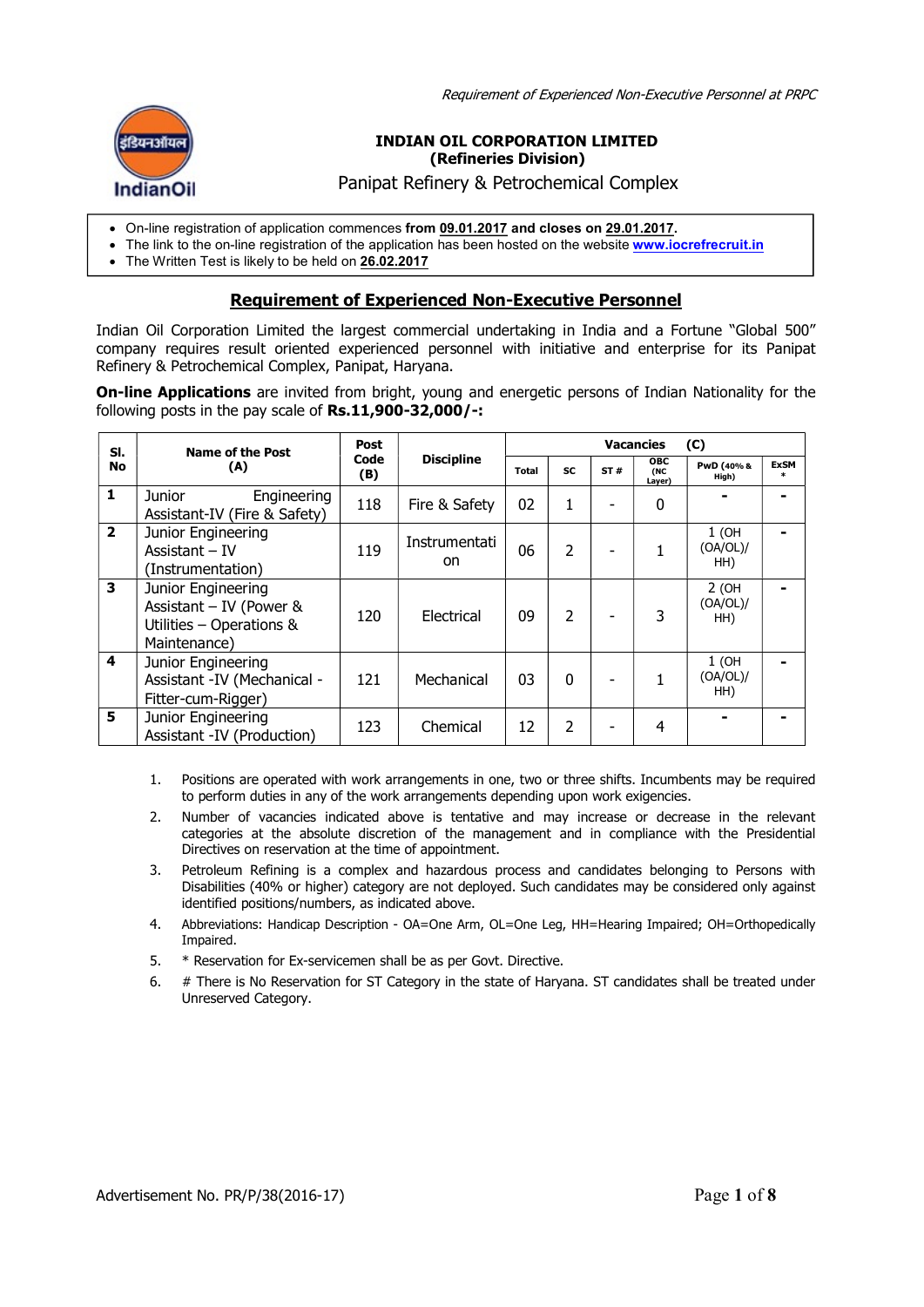# A. Qualification & Experience Criteria:

| SI.<br>No. | <b>Name of Post</b>                                                     | Post<br><b>Code</b> | <b>Qualification (Full Time</b><br><b>Regular Courses only from</b>                                                                                                                                                                                                                                                                                                                                                                                                                                                                                                                                         | <b>Area of Experience</b>                                                                                                                                                                                                                                                                                                                                                                                                                                                                                                                                                                        |  |  |
|------------|-------------------------------------------------------------------------|---------------------|-------------------------------------------------------------------------------------------------------------------------------------------------------------------------------------------------------------------------------------------------------------------------------------------------------------------------------------------------------------------------------------------------------------------------------------------------------------------------------------------------------------------------------------------------------------------------------------------------------------|--------------------------------------------------------------------------------------------------------------------------------------------------------------------------------------------------------------------------------------------------------------------------------------------------------------------------------------------------------------------------------------------------------------------------------------------------------------------------------------------------------------------------------------------------------------------------------------------------|--|--|
| 1.         | 118<br>Junior<br>Engineering<br>Assistant - IV<br>(Fire & Safety)       |                     | <b>Indian Universities/ Institutes)</b><br>Matric plus Sub-Officers' Course<br>from NFSC-Nagpur or Equivalent<br>(Regular Course) from any other<br>institute,<br>recognized<br>with<br><b>Vehicle</b><br><b>Driving</b><br><b>Heavy</b><br>License.<br><b>Standards</b><br><b>Physical</b><br>(Minimum) : Height 165 CM,<br>Weight:50 Kg, Chest: Normal<br>:81 CM, Expanded:86.5 CM,<br>Eyesight normal without glasses,<br>colour vision normal. Free from -<br>vertigo problem,<br>disease<br>0f<br>heart/lungs/kidney,<br>abnormal<br>blood pressure, Knock Knee, Flat<br>Feet,<br>Squint<br>eye<br>and | Minimum one year of post<br>qualification experience in Fire<br>& Safety<br>set-up involving<br>handling<br>of<br>firefighting<br>equipments,<br>fire<br>water<br>related<br>networks,<br>communication<br>systems,<br>handling,<br>fire-<br>emergency<br>fighting,<br>operation of<br>fire<br>tenders/pump-house, etc. in a<br>Petroleum<br>Refinery/ Petro-<br>chemical/ Heavy Chemical /<br>Processing<br>Gas<br>Industry/<br>Fertilizers /Power Plants/ large<br>industrial establishments.                                                                                                  |  |  |
| 2.         | Junior<br>Engineering<br>Assistant - IV<br>(Instrumentatio<br>n)        | 119                 | stammering.<br>3 years Diploma in<br>Instrumentation /<br>Instrumentation & Electronics /<br>Instrumentation & Control from<br>a recognized Institute/University<br>with minimum of 50% marks in<br>aggregate for General, OBC &<br>ST candidates and 45% in case<br>of SC/PWD candidates against<br>reserved/identified for PwD<br>positions.                                                                                                                                                                                                                                                              | Minimum one year of post<br>qualification<br>experience<br>in<br>Maintenance<br>οf<br>Modern<br>instrumentation control system<br>like DCS, PLC with electronic<br>field instrumentation, Control<br>Valve, Smart Positioners, loop<br>configuration, online Analyzers<br>condition monitoring, cabling,<br>earthing etc., in a Petroleum<br>Refinery/<br>Petrochemicals/<br>Heavy Chemical/ Fertilizers/<br>Power Plants/ Gas Processing<br>Industry/large<br>industrial<br>establishments.                                                                                                     |  |  |
| 3.         | Junior<br>Engineering<br>Assistant – IV<br>(Power &<br>Utilities - O&M) | 120                 | 3 years Diploma in Electrical<br>Engineering from recognized<br>Institute/ University with<br>minimum of 50% marks in<br>aggregate for General, OBC &<br>ST candidates and 45% in case<br>of SC/PWD candidates against<br>reserved/identified for<br>PwD<br>positions.<br>Subject to the condition that<br>Candidate selected shall<br>be<br>encouraged to acquire BCC to<br>help further their career interest.                                                                                                                                                                                            | Minimum one year of post<br>qualification<br>experience<br>in<br>operation/maintenance of<br>Power Generators/Distribution<br>Sub-Stations (LT & HT at 0.4<br>KV & 6.6 KV level or above<br>respectively)/Maintenance<br>0f<br>HT/LT<br>Switch<br>gears<br>(PCC/MCC)<br>Transformers/<br>Motors/ACBs/VCBs/UPS/<br>Battery Chargers/ Variable<br>speed drives/protective relays<br>including<br>electromagnetic/<br>Static/Numerical<br>relays<br><sub>in</sub><br>Petroleum<br>Refinery/ Petro-<br>chemicals/Heavy<br>Chemical/<br>Fertilizers /Power Plants/large<br>industrial establishments. |  |  |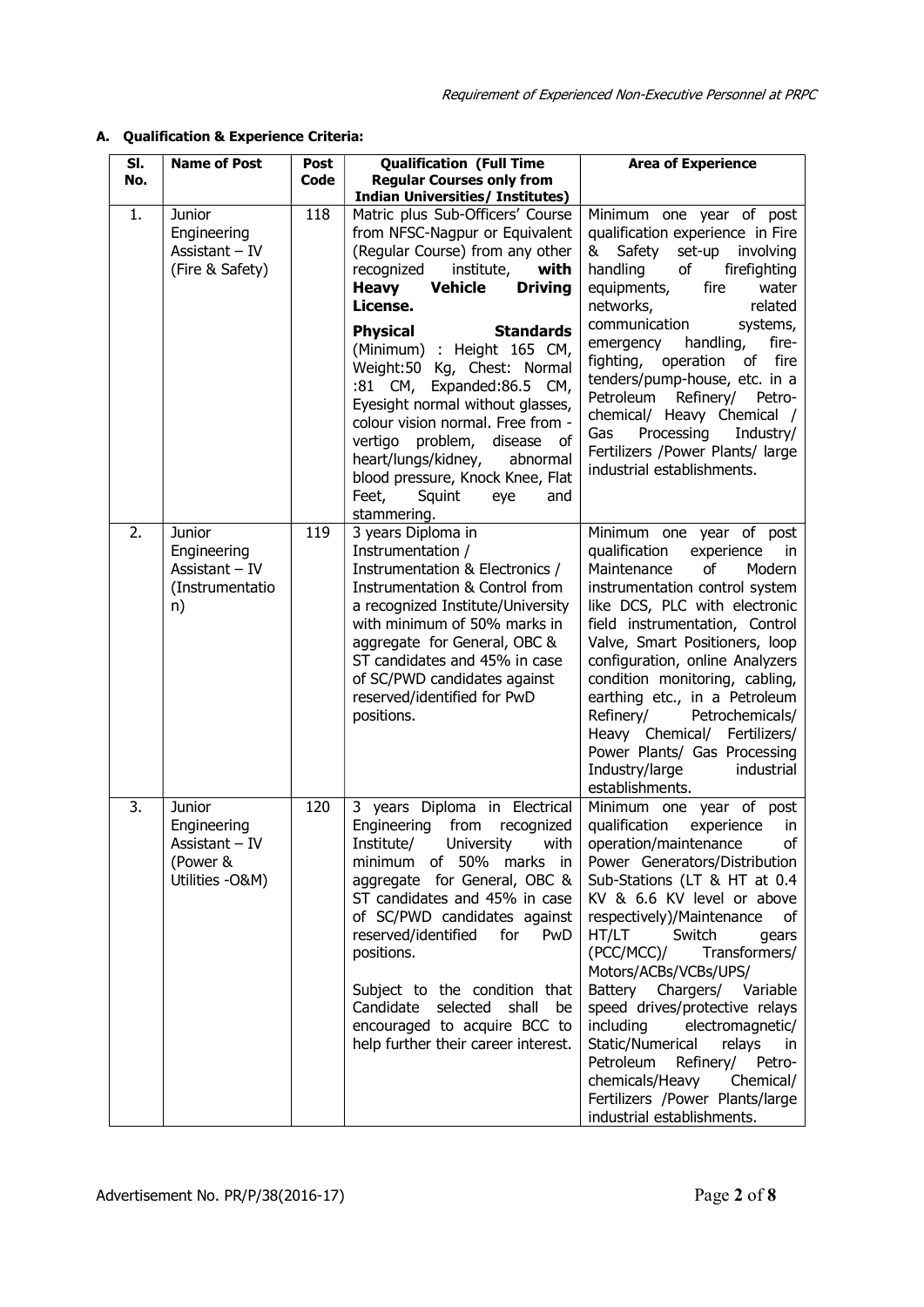|    |                                                                                  |     |                                                                                                                                                                                                                                                                                                                                                                          | OR.<br>· For candidates possessing<br>Diploma Electrical & holding<br>Boiler Competency Certificate<br>experience<br>shall<br>be<br>no<br>required                                                                                                                                                                                                                                                                                                                                                                                                                                                      |
|----|----------------------------------------------------------------------------------|-----|--------------------------------------------------------------------------------------------------------------------------------------------------------------------------------------------------------------------------------------------------------------------------------------------------------------------------------------------------------------------------|---------------------------------------------------------------------------------------------------------------------------------------------------------------------------------------------------------------------------------------------------------------------------------------------------------------------------------------------------------------------------------------------------------------------------------------------------------------------------------------------------------------------------------------------------------------------------------------------------------|
|    |                                                                                  |     |                                                                                                                                                                                                                                                                                                                                                                          | • For candidates possessing<br>the Diploma: minimum one<br>post<br>qualification<br>year<br>experience in operation of<br>Industrial<br>Boiler/HRSG/<br>Thermal Power Station (DM<br>/Air<br>/RO<br>plant<br>plant<br>Steam<br>compressors/<br>Turbines/<br>Gas<br>turbines<br>cooling tower/RO Plant/air<br>Compressor<br>Petroleum<br>in<br>Refinery/<br>Petrochemicals/<br>Heavy Chemical/Fertilizers/<br>Power Plants/large industrial<br>establishments.                                                                                                                                           |
| 4. | Junior<br>Engineering<br>Assistant - IV<br>(Mechanical-<br>Fitter cum<br>Rigger) | 121 | 3 years Diploma in Mechanical<br>Engineering from<br>recognized<br>Institute/<br>University<br>with<br>of 50% marks in<br>minimum<br>aggregate for General, OBC &<br>ST candidates & 45% in case of<br><b>PWD</b><br>candidates<br>against<br>reserved/identified<br>for<br><b>PwD</b><br>positions.<br><b>OR</b><br>Matric with ITI in Fitter Trade<br>with pass class. | Minimum one year of post<br>qualification<br>experience<br>for<br>Diploma<br>and<br>years'<br>$\overline{2}$<br>experience for Matric with ITI<br>(Fitter)<br>in<br>maintenance/<br>overhauling<br>of<br>rotary<br>equipments<br>such<br>as<br>Compressors,<br>Gas/<br>Steam<br>Turbines,<br>Boilers,<br>Columns,<br>Mechanical<br>Valves,<br>Pumps,<br>Seals/Dry<br>Gas<br>Seals,<br>Bearings(Journal/Anti-friction),<br>Safety Valves, etc.:<br>in<br>a a<br><b>Petroleum</b><br>Refinery<br>/Petro-<br>chemical/<br>Heavy Chemical/<br>Fertilizers/ Power Plants/large<br>industrial establishments. |
| 5. | Junior<br>Engineering<br>Assistant - IV<br>(Production)                          | 123 | 3 years Diploma in<br>Chemical /<br>Refinery & Petrochemical Engg.<br>B.Sc.(Math,<br>Physics,<br>or<br>Chemistry<br>Industrial<br>or<br>Chemistry) from a recognized<br>Institute / University with<br>of 50% marks in<br>minimum<br>aggregate for General, OBC &<br>ST candidates & 45% in case<br>of<br>SC<br>Candidates<br>against<br>reserved position.              | Minimum one year of post<br>qualification<br>experience<br>in.<br>operation (rotating shift) of<br>Pump House, Fired Heater,<br>Compressor,<br>Distillation<br>Reactor,<br>Column,<br>Heat<br>exchanger etc. in a Petroleum<br>Refinery/ Petrochemicals/<br>Fertilizer/ Heavy Chemical/ Gas<br>Processing Industry.                                                                                                                                                                                                                                                                                     |

# B. Important Instructions:

1. A candidate is allowed to apply for only one discipline. In case of receipt of more than one application for more than one discipline, all the applications will be rejected.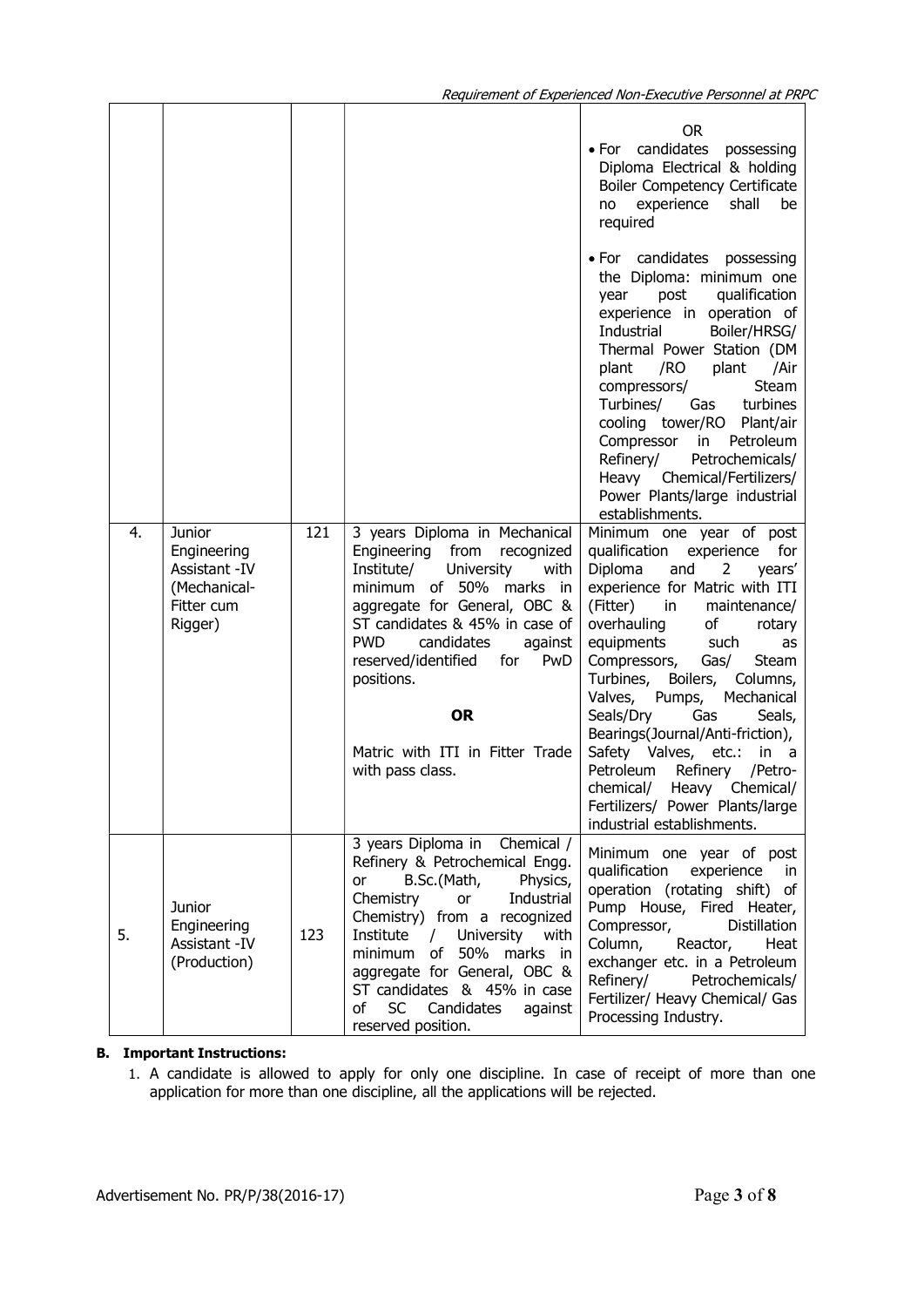Requirement of Experienced Non-Executive Personnel at PRPC

- 2. Qualification for the purpose of this clause would mean the qualification based on which candidature is offered or considered claimed by a candidate. Prescribed qualification shall be strictly adhered to.
- 3. The prescribed qualification should be from a recognized University/Institute as a regular full time /sandwich Diploma course (Industrial training as part of the course with no break) with minimum 50% marks (45% for SC and PwD category candidates) in aggregate. For ITI (Fitter), only a pass class is required.
- 4. Candidates possessing Diploma under recognized lateral entry scheme (Class XII (Sc.) admitted in 2nd year of Diploma course) shall also be considered eligible subject to meeting prescribed percentage of marks on the basis of aggregate of 4 semesters in the diploma course.
- 5. Regular full time ITI (Fitter) course recognized by NCVT / SCVT shall also be considered.
- 6. The criteria for full time regular course shall not be insisted upon in case of Ex-Servicemen, provided they possess a requisite EQUIVALENT qualification that has been acquired during the service period and is recognized by AICTE/MHRD, GoI and have secured the prescribed minimum percentage of marks.
- 7. No Claim of possession of a qualification equivalent to a prescribed qualification shall be entertained.
- 8. Candidates possessing higher professional qualifications such as Graduate Engineers, MBA/MCA/ CA/CS/ICWA/LLB or those claiming possession of a Qualification equivalent to the Qualification prescribed shall not be considered for any of the above posts.
- 9. The candidature of the applicant would be provisional and subject to subsequent verification of certificates/ testimonials, etc.
- 10. Suppression of information regarding possession of or pursuing higher qualification shall render a candidate ineligible for consideration at any stage of selection and termination at any time during employment, if recruited.
- 11. Large Industrial Establishment would mean industrial/manufacturing Units whose investment in plant & machineries exceed Rs. 10 crores and which has been in operation.
	- Candidates shall be required to attach a copy of the relevant page of the last published Balance sheet of the establishment with the physical application under self-certification by the candidate.
	- Candidates employed, directly or by or through any agency (including a contractor) by a Large Industrial Establishment shall also be eligible to apply, provided they furnish copy of the work order issued to the agency/contractor alongwith the page of the balance sheet.

# C. Opportunity for Women:

- 1. No woman is permitted to work in or allowed to enter any building in which the generation of gas from dangerous petroleum as defined in the Petroleum Act 1934, is carried on. No woman is allowed to work in LPG storage and handling area.
- 2. Accordingly, Women candidates will not be considered for vacancies in Production and also against the cadres/work areas that require shift operations, 365 days in a year or necessitates undertaking work beyond 07.00 pm (& upto 06.00 am), like P&U Operations (Boiler & Electrical), Quality Control and Fire & Safety or maintenance services normally performed in shifts.
- 3. However, save as provided above, women can be employed against identified posts/positions in other work areas in Mechanical and Instrumentation.

# D. Reservation for SC/ST/OBC (Non – Creamy Layer)/ExSM/PwD:

- 1. Reservation of Posts for SC/OBC (Non Creamy Layer)/ExSM/PwD candidates and relaxations thereof categories will be in terms of numbers indicated above.
- 2. SC/ST/OBC candidates can be considered under General standard of merit against the un-reserved posts provided no relaxation in age, qualification etc. is availed of/extended to them.
- 3. For claiming the benefit of OBC category, the candidate should submit a latest caste certificate in the proforma prescribed by Govt. of India, which would, among others specifically mention that the candidate does not belong to the persons/sections (creamy layer) as mentioned in column 3 of the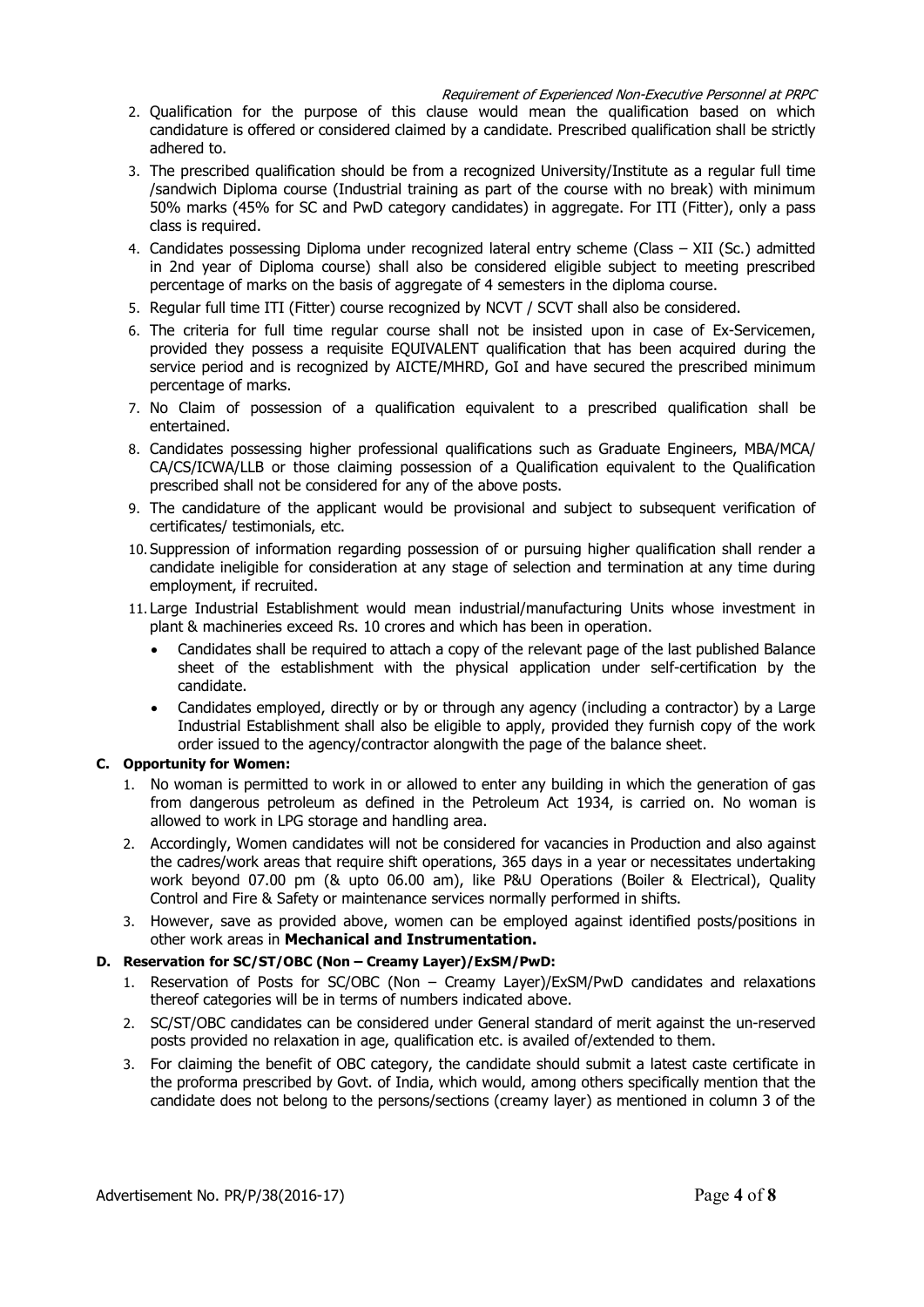Requirement of Experienced Non-Executive Personnel at PRPC

schedule to the Department of Personnel & Training, Government of India OM No. 36012/22/93- Estt.(SCT) dated 08.09.1993.

- 4. Candidates belonging to OBC category but falling in creamy layer are not entitled to OBC reservation benefits. Accordingly such candidates may choose to apply for the positions provided they meet the age criteria applicable to UR candidates and indicate their category as "UR". Indian Oil Corporation Ltd. being a Central Public Sector Undertaking, only those communities that are mentioned in the common list of OBC approved by Central Government shall be treated as OBC for the purpose of reservation. Relevant List can be viewed at http://www.ncbc.nic.in.
- 5. Prescribed reservations for PwD & Ex-servicemen will be applied on horizontal basis as per Govt. guidelines. Candidates belonging to Persons with Disabilities (PwD) category shall be considered only against the identified numbers and positions. The identified posts along with categories of disability for engagement of PwD candidates are as under:

| SI.No. | Posts                                                                          | Category of disability |
|--------|--------------------------------------------------------------------------------|------------------------|
|        | Junior Engineering Assistant (Mechanical)                                      | OH(OA,OL)/HH           |
|        | Junior Engineering Assistant (Power & Utilities -<br>Operations & Maintenance) | OH(OA,OL)/HH           |
|        | Junior Engineering Assistant (Instrumentation)                                 | OH(OA,OL)/HH           |

Abbreviations: Handicap Description - OA=One Arm, OL=One Leg, HH=Hearing Impaired, OH=Orthopedically Impaired.

6. PwD candidates with less than 40% of permanent disability are not eligible. The PwD candidates are required to submit a Disability Certificate issued by competent authority as per the Persons with Disabilities (Equal Opportunities, Protection of Rights and Full Participation) Amended Rules, 2009, failing which their candidature as PwD candidates will not be considered. Persons with Disabilities [HH and OH] must be capable of performing the task assigned to them.

# E. Other Concessions/Relaxations to SC/ST/OBC/PwD & Ex-servicemen:

- 1. The minimum qualifying marks will be relaxed by 5% for candidates belonging to SC/PwD categories considered with relaxation against reserved positions.
- 2. SC/ST/PwD candidates called for Written Test and Skill/Proficiency/Physical Test will be reimbursed single IInd class rail fare from the nearest railway station of the mailing address to the place of Written Test and Skill/Proficiency/Physical Test and back by the shortest route on production of ticket, provided the distance is not less than 30 Kms.
- 3. SC/ST/PwD/ExSM candidates are exempted from payment of application fee.

# F. Age limit/ Relaxation for candidates belonging to SC/OBC/PwD & Ex-servicemen:

- 1. Certificate issued by a Board of Secondary Education for passing Matriculation/Higher Secondary shall be the only acceptable document in support of proof of age.
- 2. Minimum 18 years and Maximum age shall be 26 years for General candidates,
- 3. Relaxation in age upto 5 years for SC and 3 years for OBC candidates considered against reserved positions will be allowed.
- 4. PwD candidates will be allowed age-relaxation upto 10 years (upto 15 years for SC and upto 13 years for OBC candidates), if considered against reserved positions.
- 5. Relaxation to Ex-servicemen will be allowed as per Govt. guidelines.
- 6. Age relaxation of a period equal to minimum years of experience notified against a post shall be allowed.
- 7. Period of an Apprenticeship training in an industry (and an Internship training in IOCL Refinery) covered under the experience criteria notified in this advt. relevant to a post will be considered for relaxation in age.
- 8. Further, period of an Apprenticeship training in an industry (and an Internship training in IOCL Refinery) covered under the experience criteria notified in this advt. relevant to a post may be considered as experience. However, in such cases, relaxation towards age shall not be available.

#### G. Date of reckoning Eligibility criteria:

1. The date for the purposes of possession of qualification and meeting age criteria shall be 31.12.2016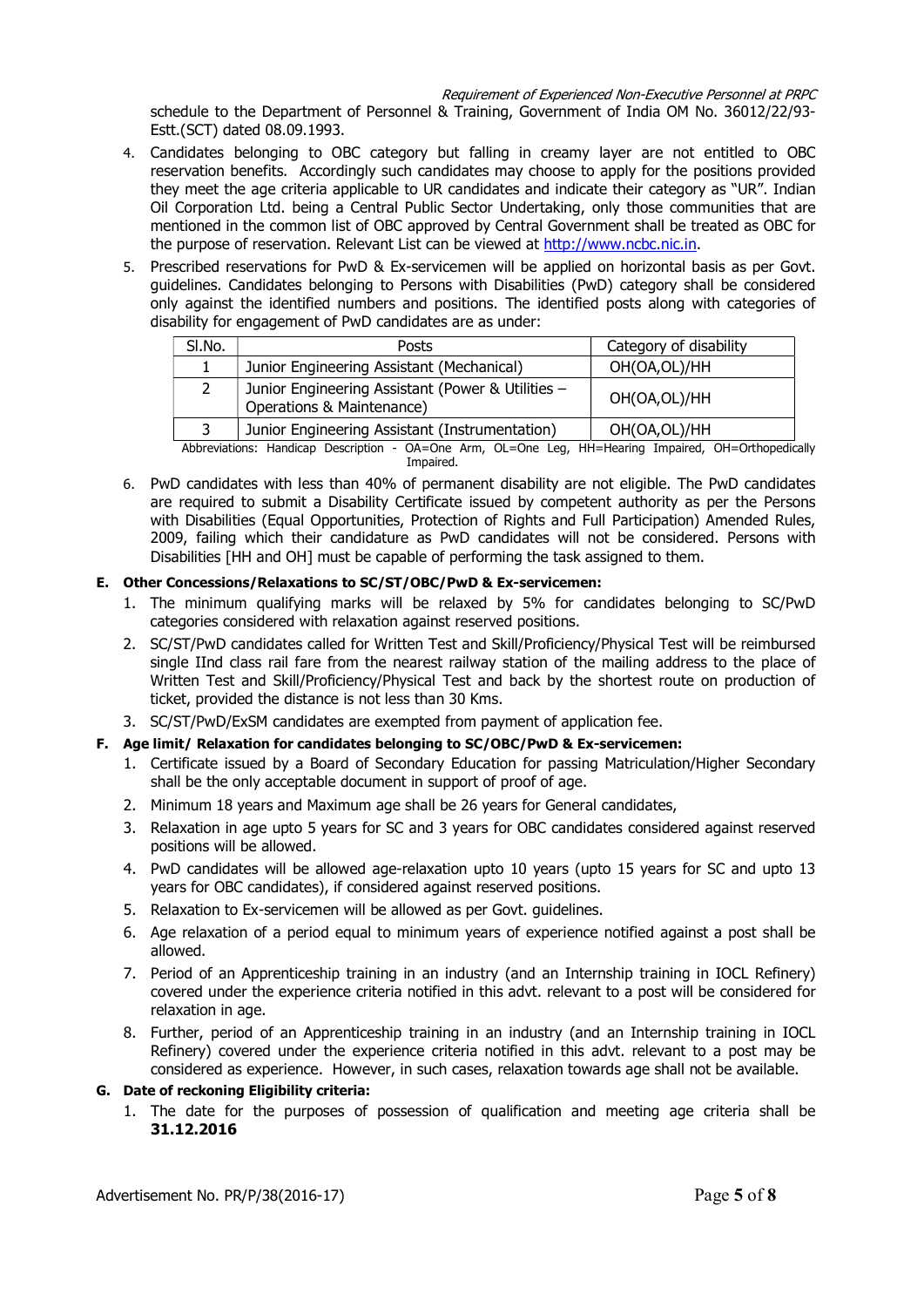1. Besides Basic Pay and Industrial pattern of DA, the other allowances / benefits include HRA/subsidized housing accommodation (as per availability), Medical Facilities, Productivity/ Performance Related Pay, Gratuity, Contributory Provident Fund, Employees' Pension Scheme, Group Savings Linked Insurance, Group Personal Accident Insurance, Leave Encashment, Leave Travel Concession/LFA, Contributory Superannuation Benefit Fund Scheme, House Building Advance, Conveyance Advance/Maintenance Reimbursement, Children Education Allowance etc., as per Corporation rules.

#### I. Selection Methodology:

- 1. The selection methodology will comprise Written Test and a Skill/Proficiency/Physical Test which will be of qualifying nature.
- 2. A candidate will have to secure a minimum of 40% marks in the written test to qualify for further consideration.
- 3. The minimum qualifying marks in the written test will be relaxed by 5% for candidates belonging to SC/PwD categories considered against reserved positions.
- 4. Obtaining minimum qualifying marks in the written test does not confer any right or claim by the candidate for being shortlisted for further consideration or the final selection, as the same is related to number of positions, ratio applied and relative performance in respective categories.
- 5. Short listed candidates, in the ratio of 1:2 (two candidates for one post, with due cognizance to number of reserved posts) subject to securing minimum qualifying marks in the written test, will be required to undergo a Skill/Proficiency/Physical Test (SPPT). The SPPT for each discipline shall be conducted by a duly constituted committee.
- 6. In case of tie of marks in the written test for the last position on the Shortlist for SPPT, all such candidates shall be called for the SPPT, even if the total number exceeds the prescribed ratio. If such a situation arises anywhere before the last position while drawing a list, the last name/last few names, in proportion to the prescribed ratio, will get eliminated.
- 7. Category-wise Merit list shall be drawn on the basis of marks obtained in the written test from & out of the said short-list; only for such candidates who qualify in the SPPT.
- 8. In case of tie of marks for the last position on the Merit List, the candidate with prior date of birth (senior by age) shall find a place in the Merit list. However, the name of the junior shall also be retained in the said Merit List, as the last name. If such a situation arises anywhere before the last position while drawing a list, the last name/last few names in the list, in proportion to the prescribed ratio, will get eliminated.
- 9. PwD and Ex-Servicemen candidates, if found suitable, will be considered against reserved vacancy irrespective of their position in Merit list (in order of merit within the category) on horizontal reservation policy.
- 10. The candidature of the applicant would be provisional and subject to subsequent verification of certificates/ testimonials, experience etc. At any stage of the selection process, if it is found that the candidate has furnished false or incorrect information, the candidature/appointment of the candidate will be cancelled.
- 11. Filling up of vacancies is solely at the discretion of the management based on suitability of candidates and no claim will arise for appointment, if some of these vacancies are not filled due to unsuitability of available candidates or insufficiency in number of candidates.
- 12. The decision of the Management will be final and binding on all candidates on all matters relating to eligibility, acceptance or rejection of the application, mode of selection, cancellation of the selection process either in part or full, etc. No correspondence will be entertained in this regard.

# J. Pre-Employment Medical and Physical Fitness:

1. Candidates are advised to ensure that they are medically fit as per Indian Oil's pre-employment medical standard. Candidates are advised to go through the "Guidelines and Criteria for Physical Fitness for Pre-employment medical examination" and satisfy themselves of meeting the fitness criteria before starting the application submission process before they commence the application process. The guidelines are available in the following link :

http://www.jocl.com/PeopleCareers/Preemployment\_Guiding\_Principles11th\_mar\_2011.pdf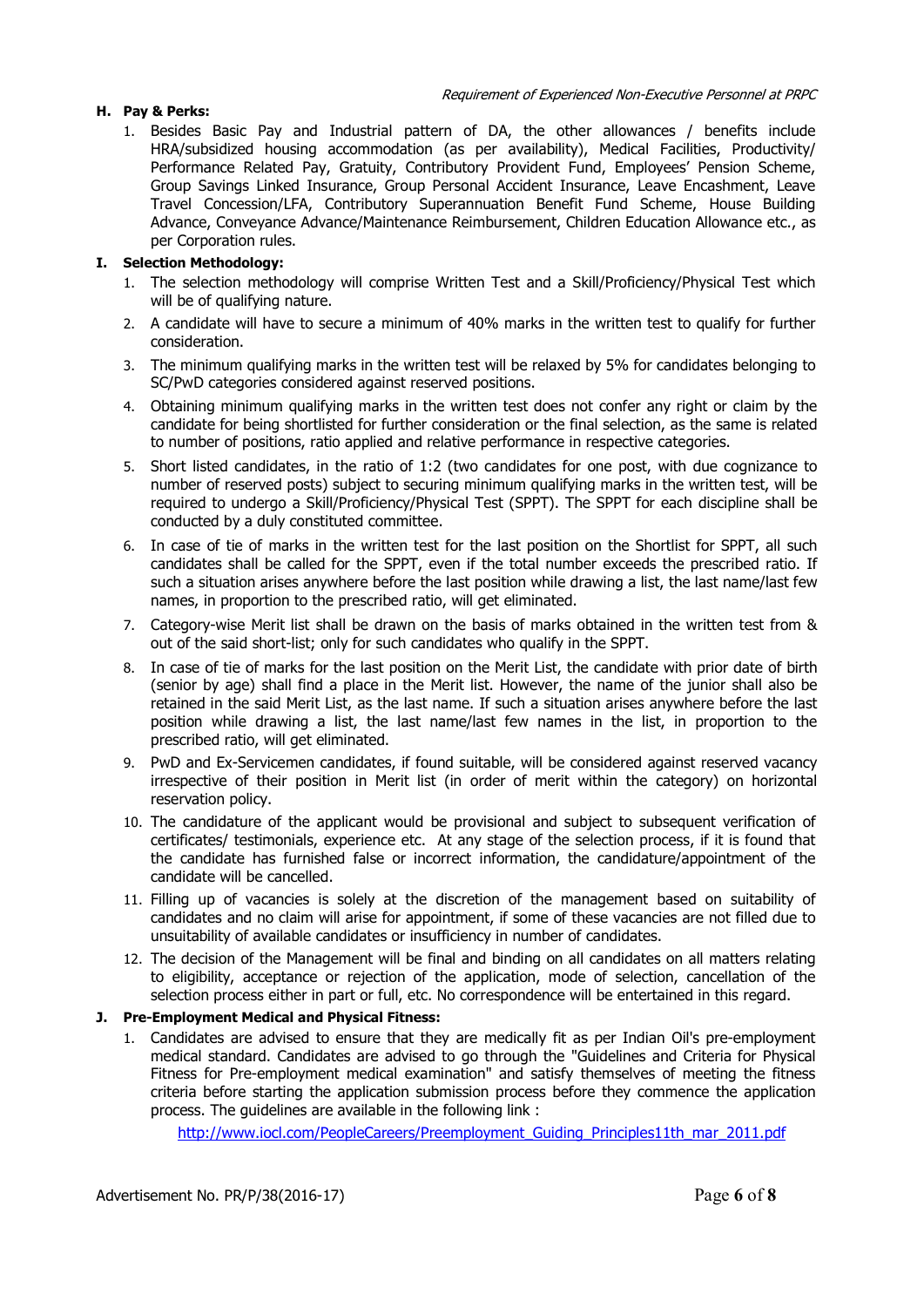# K. Liability to Declare

- 1. Candidates with reported ailments, deficiencies or abnormalities and also those with finding of not meeting the physical fitness criteria as above, shall make a declaration to this effect while submitting their application.
- 2. A candidate found UNFIT during medical examination conducted by any refinery unit while seeking engagement as an apprentice in the past shall also be required to declare the same with reasons for being declared UNFIT.

#### L. General Instructions:

- 1. Candidates are advised to carefully read the full advertisement for details of educational qualification and other eligibility criteria before submission of on-line application.
- 2. A candidate employed in Govt/Govt Departments/PSUs/Autonomous Bodies will be required to submit 'NO OBJECTION CERTIFICATE' at the time of Written Test, failing which the candidate will not be allowed to appear in the Skill/Proficiency/Physical Test. Such candidates, if offered an appointment, shall be required to submit proper 'RELEASE ORDER' from their employer at the time of joining, without which they will not be allowed to join.
- 3. General and OBC candidates are required to pay Rs.150/- (Rs. One hundred fifty only) as application fee (non-refundable) by way of a crossed Demand Draft in favour of *Indian Oil* Corporation Ltd, payable at SBI Baholi, Panipat (Branch Code – 8706) the number/details of which are required to be furnished in the on-line Application Form. Payment in any other form will not be accepted. (Suitable modifications may be made in case the facility of RTGS/NEFT transfer through designated bank is available at the unit)

#### M. How to Apply: On-Line Application Form

- 1. Before applying on-line, a candidate must have an active email ID and a mobile phone number which must remain valid for at-least twelve month period for future communication (including issue of call letters).
- 2. The candidate should have the relevant documents/certificates pertaining to age, qualification, caste, experience, Disability Certificate (where applicable), demand draft (if required) and scanned copy of colour photograph and signature in jpg format (size not exceeding 50 KB) ready before applying on-line. The photo and signature in digital form will be required to be uploaded.
- 3. Candidates meeting the prescribed eligibility criteria for a post, may visit the website www.iocl.com and apply on-line on IOCL website **www.iocrefrecruit.in**, which will remain open from 09-01-2017 to 29-01-2017. Only online mode of applications will be accepted.
- 4. After successfully applying/registering on-line applications, the candidate must take a print out of the filled in on-line application form. The print out along with all supporting documents as mentioned in the check list attached to the application form including demand draft (if applicable) with name, address, post code & Roll No. written on the reverse of the DD is required to be sent by ordinary post to Indian Oil Corporation Limited, to the Chief Human Resources Manager, HR Department, Panipat Refinery & Petrochemical Complex, Panipat, Haryana-132140. Printout of online application received after last date 13-02-2017 shall be treated as "Rejected".
- 5. Candidates are advised to carry a copy of the application with originals & self-authenticated copies of all testimonials and produce the same at the time of SPPT for verification.
- 6. Incomplete applications, applications not supported by copies of relevant documents, applications not fulfilling the eligibility criteria or applications received after the last date of receipt of applications (in physical form) shall be treated as "Rejected".
- 7. Candidates shall note that the documents sent to any other address or sent as a registered letter, shall stand automatically rejected.
- 8. Further information regarding written examination, call letters, results, etc shall be made available through this website www.iocl.com / over email. Candidates are, therefore, advised to keep visiting the website www.iocl.com regularly.
- 9. Canvassing in any form is liable to render the candidate ineligible. Queries, if any, may be addressed to the following e-mail id : t\_pasi@indianoil.in / mehradk@indianoil.in, Contact No. 0180-2522043 / 0180 2522048.